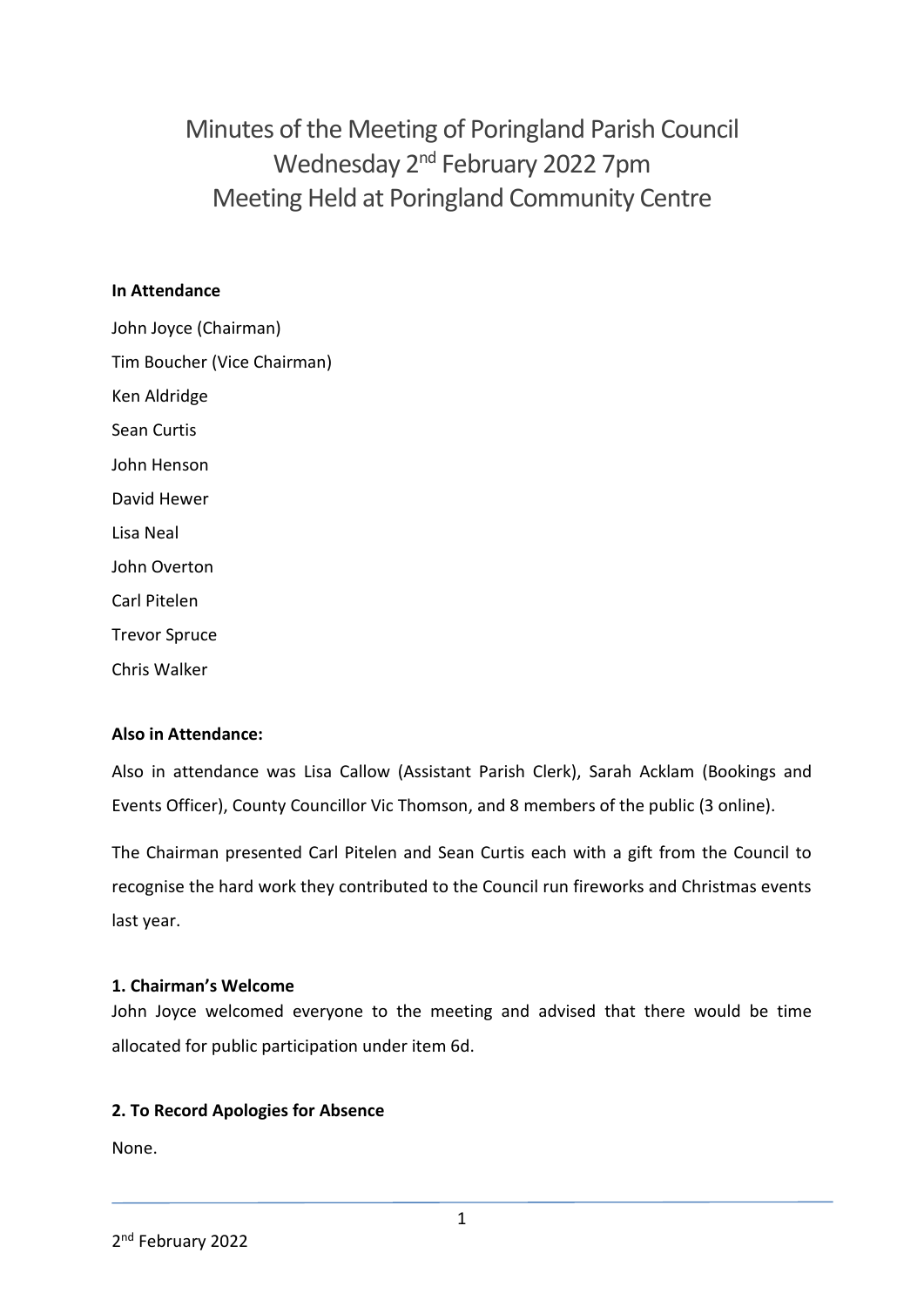# **3. Declarations of Interest and Applications for Dispensation**

Lisa Neal declared an interest in item 7(a), as a member of South Norfolk Council's Development Management Committee.

Trevor Spruce declared an interest in items 8b(ii) and 8d.

Carl Pitelen declared and interest in item 8b(ii).

# **4. To Agree Minutes of the Meeting Held on 5 nd January 2022**

The minutes of the meeting held on 5<sup>th</sup> January 2022 were agreed after a proposal by John Henson and a second by Chris Walker.

# **5. Matters Arising from the Minutes of 5<sup>nd</sup> January 2022, including the Clerk's report**

The Clerk's report had been previously circulated. It detailed:

- **Carr Lane.** Norfolk County Council is working to create a plan of this area to determine what areas of Carr Lane are the responsibility of highways or landowner.
- **Mulberry Playing Field Drainage.** The topography report has been completed and engineering companies are to be approached to design a scheme which will alleviate the flooding on the Mulberry Playing Field.
- **Parish Partnership.** The application for funding for 4 new Vehicle Activated Signs has been submitted to Norfolk County Council, with the support of our County Councillor. A decision will be made in March as to whether the Parish Council has been successful.
- **Mulberry Play Area Repairs**. The urgent repairs have been completed. Prices will be sought for the non-urgent repairs for this area and Victory Avenue.
- **New Play Areas.** The non-material amendment planning application from Norfolk Homes to change the design of the open space in area D has been approved by South Norfolk Council to change the design of the Area D play area. Big Sky has incorporated some sensory play boards into their new design which has taken on a new aspect of accessibility in this proposed play area.
- **Kitchen Upgrade.** Three quotes have now been received and have been analysed. Queries have been sent back to two of the suppliers. Once responses have been received, the analysis and recommendation will be sent to the community centre advisory group for consideration.
- **Breakout Office.** The planning application was validated by South Norfolk Council on 5<sup>th</sup> November and are currently showing as pending consideration. There have been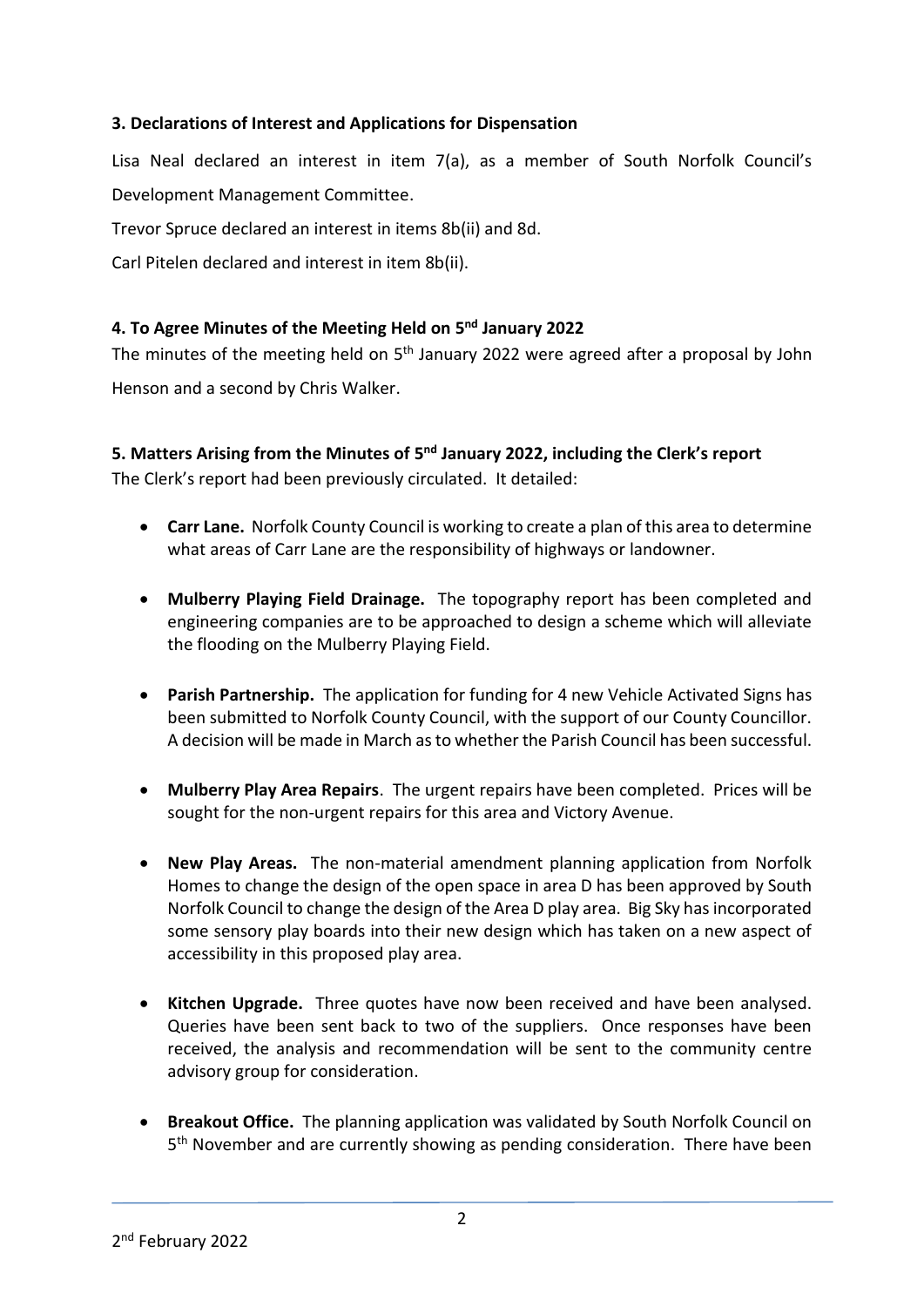no queries raised by South Norfolk Council to date and there are no objections from the public on South Norfolk Council's website.

- **Overtons Way Planning Appeal.** A response to the Planning Inspectorate has been sent on behalf of the Parish Council, emphasising the status of the Poringland Neighbourhood Plan and the plans lack of conformity with several of the policies within.
- **Notice Board at the Memorial Garden.** This has been ordered and is on a 12-14 week lead in time.
- **New Gates at the Community Land.** The new gates have been installed. Signage is to be attached to the gates advising parishioners that this land is now the responsibility of Poringland Parish Council.
- **Grounds Maintenance Contracts.** These have been issued to the three successful contractors, we have requested they sign the contracts and send them back. The unsuccessful candidates have also been informed.
- **2022/23 Precept Submission.** The relevant paperwork has been sent to South Norfolk Council and they have confirmed receipt.
- **New IT Equipment.** The equipment hasn't been ordered yet. It should be done by the end of week commencing 31st January 2022.
- **Purchase Ledger Software.** The purchase of the new ledger software is still outstanding, the Assistant Clerk will look into this with the hope to have it up and running for the start of the 2022/23 financial year.
- **Removal of Football Goals from Victory Avenue.** A letter was hand delivered on 2<sup>nd</sup> February 2022 to the Parishioner who put the goals in place, they have been given until 15<sup>th</sup> February 2022 to remove them otherwise the Council will seek to have them removed.
- **Internal Audit.** The Council is currently being audited by the Internal Auditor.

# **6. Adjournment for Public Participation, District and County Councillors, and Councillors with any Pecuniary Interests**

It was agreed that standing orders should be suspended.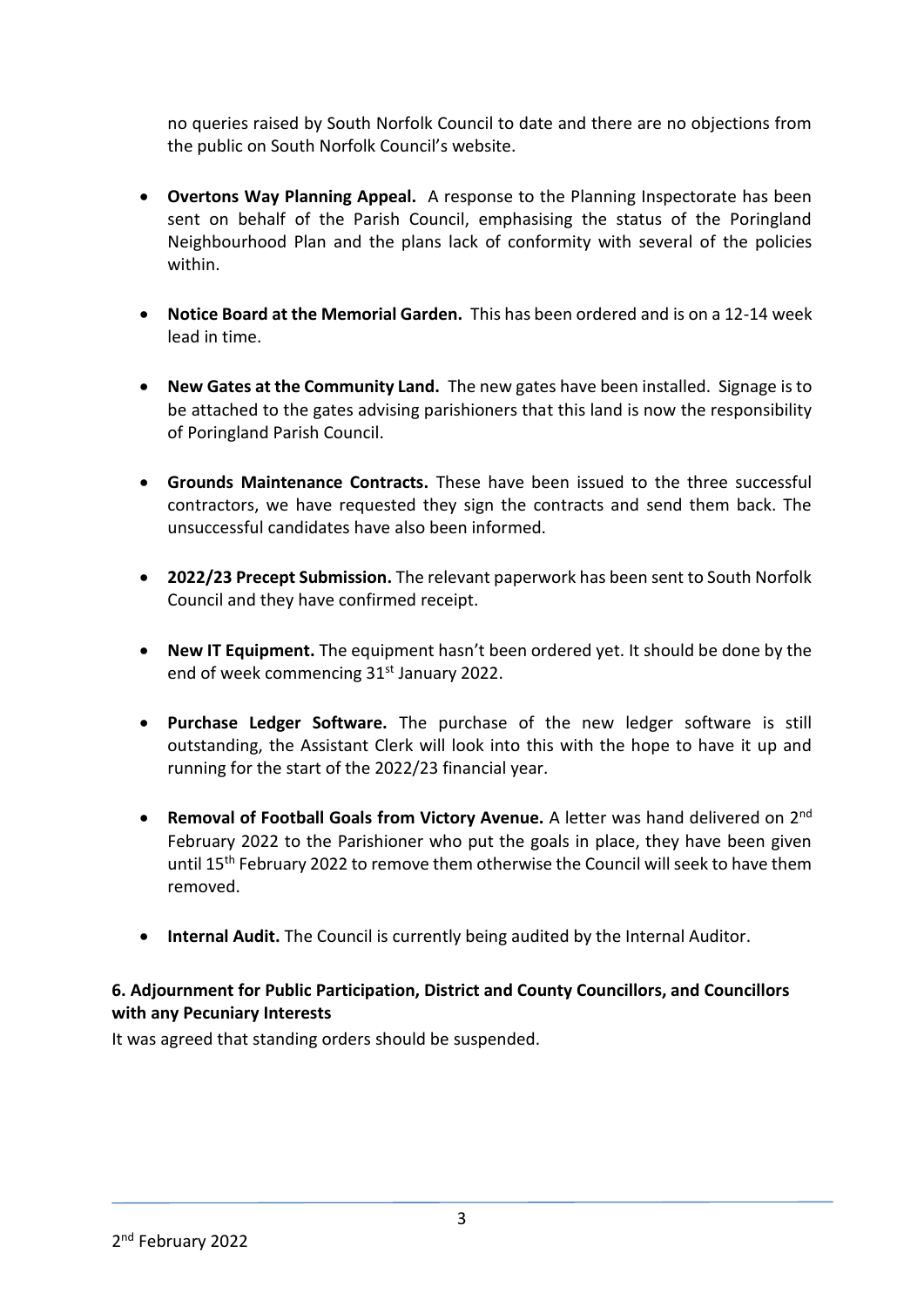#### a) District Council Report

John Overton provided an update on the car on Shotesham Road, the Police have confirmed the tax and MOT are up to date on it. After speaking to Norfolk County Council regarding potential abandonment a notice has been place on the vehicle.

Lisa Neal attended the Police Priority Setting meeting; in the last three months 25 crimes have been reported. The priorities for the next three months are speeding, road safety, and violent crime.

South Norfolk Council have a household support fund for vulnerable families, it has supported 318 families with £114k in grant funding.

South Norfolk Council has reminded its members of the importance of safeguarding following a high number of reports in the media of child abuse. They have been asked to update their safeguarding training, Lisa Neal stated this would be beneficial for all to do.

The Broadland and South Norfolk business award finalists are to be announced on the district council's website, with the presentation taking place on 23<sup>rd</sup> March 2022.

As part of the Welcome Back Fund, Poringland has been added to the list for street cleaning in areas to support local businesses, Lisa Neal is waiting to hear which areas in the parish will receive this.

Lisa Neal is pleased with the hard work undertaken by South Norfolk District Council's team dealing with the hospitality grants. At the beginning of September £605k was earmarked by the District Council, along with the Government also deciding to support the hospitality trade. There is only £130k of the fund remaining which must be spent by 31st March 2022.

## b) County Council Report

Vic Thomson had sent a comprehensive written report to the Parish Council.

He reminded everyone of the recent highway code changes effective from the  $29<sup>th</sup>$ January 2022.

Norfolk have been chosen as part of the Levelling Up government white paper, with all districts signing up, which sets out how to spread opportunity more equally across the UK and in rural areas.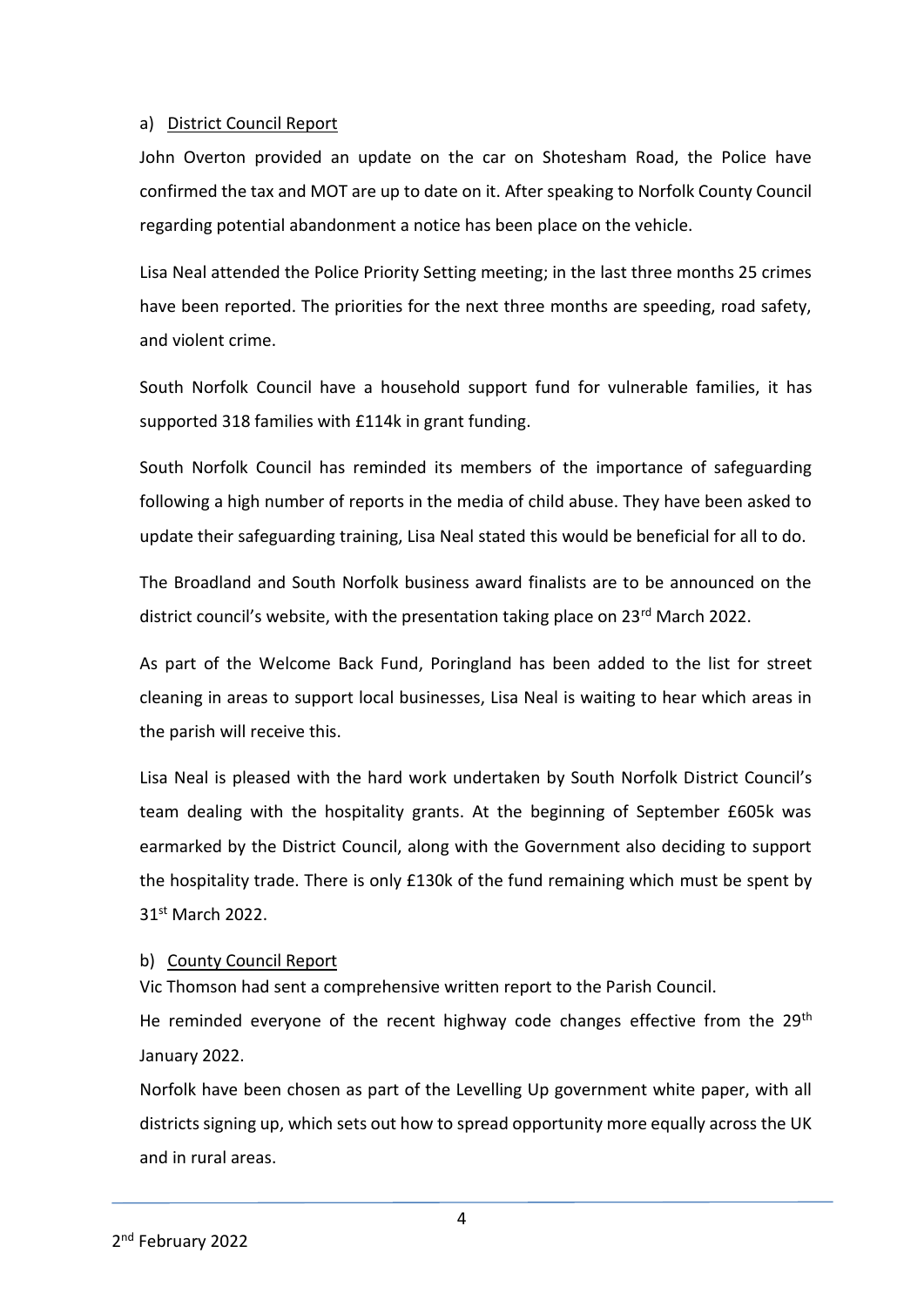Register My Appliance Week is 17<sup>th</sup> to 21<sup>st</sup> January 2022, Norfolk Fire and Rescue Service are urging residents to register their electrical appliances so they can be notified if a free safety repair is ever needed.

With the cold weather grit bins can become low, therefore it is recommended that Parish Council's check their grit bins and report if they need replenishing.

Norfolk County Council are currently refreshing their Local Transport Plan so that it covers the period 2020-2036.

Norfolk County Council are currently reviewing the Transport for Norwich Strategy, which will determine their future approach to delivering transport across Greater Norwich, including the park and ride service.

Following the recent media coverage regarding the lighting in County Hall, Vic Thomson confirmed that there are several teams that cover a 24hr service so the building is not empty, the Council have actually reduced their carbon footprint by 63% across the whole site.

Chris Walker asked if there was any more to report on the Broadband Project. Vic Thomson confirmed that by the end of February they will know who has been awarded the contract, with the Framingham exchange going out the tender this month. When it is ready parishioners can call their provider to ask to be connected for free.

Chris Walker queried the gritting routes following an accident at the junction of Burgate Lane, Upgate and Hall Road. The Parish Council has previously asked for this to be added to the gritting route but was declined, next winter's gritting routes will not be discussed by the County Council until April. Trevor Spruce stated that David Wilson residents had been told to get in touch with the Parish Council to get there grit bins refilled.

## c) Public Participation

A representative from the South Norfolk Wildlife Trust confirmed that a talk is being held on 16<sup>th</sup> March 2022 about the Claylands Wildlife Project, and a family wildlife activity afternoon is being held on 26<sup>th</sup> March 2022, both at the Community Centre.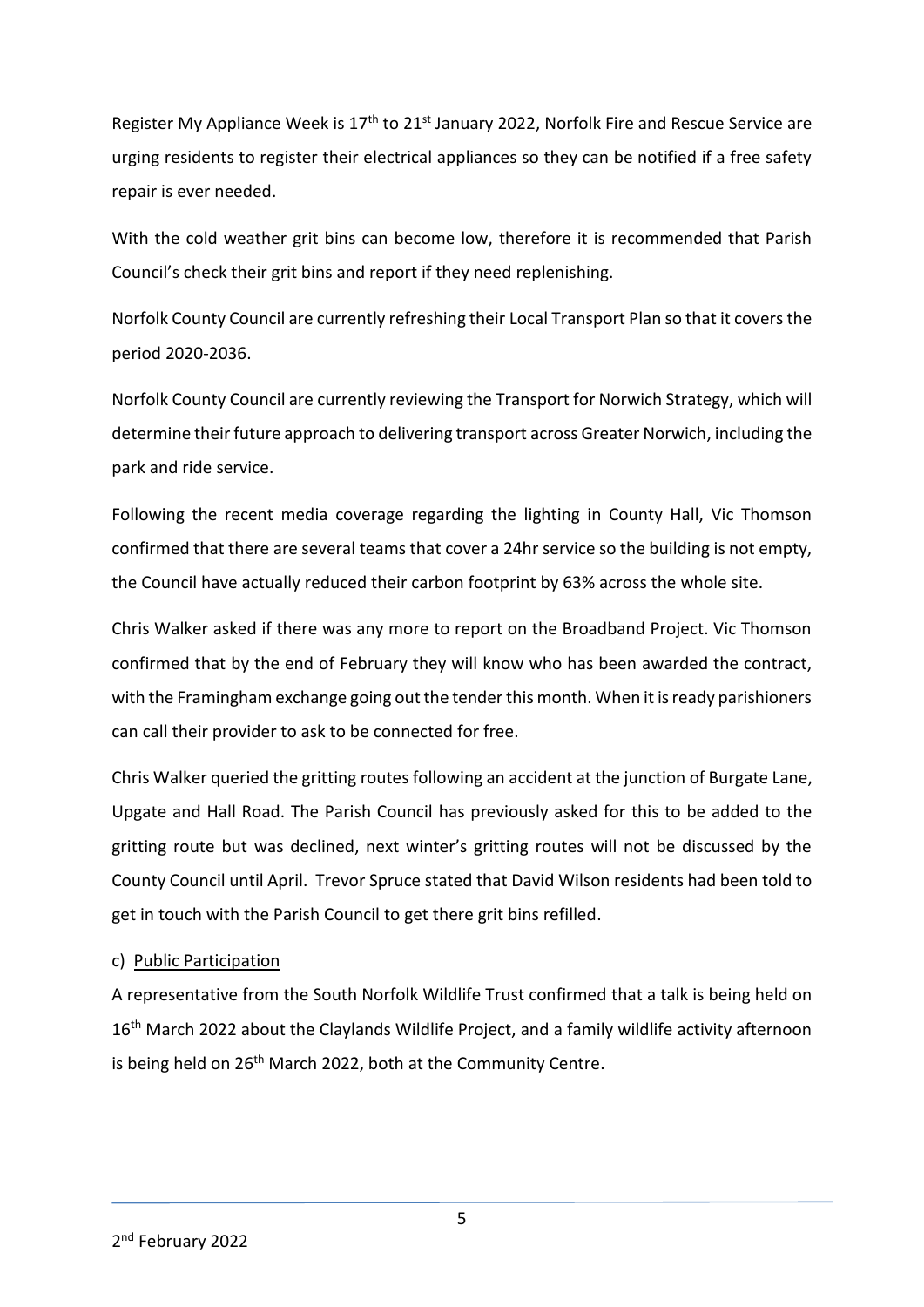A parishioner reported that the bulbs planted on the roundabout were looking good. He also confirmed that the Poringland Archive Group have produced a new book on the soldiers of the first and second world war which is available to purchase.

Representatives from the Time Child Care group queried the use of the Community Land as they are seeking new premises, they are aware of the covenant in place. Tim Boucher stated that the Parish Council had reviewed the covenant, and were reminded of the reasons the covenant was placed on the land by Norfolk Homes. Consideration could be put forward as part of the public participation that will take place with regards to what parishioners want the land to be used for. John Joyce stated that when Norfolk homes were approached they were very clear they would want the covenant to remain in place.

*Standing orders were reinstated.* 

*Lisa Neal withdrew from the meeting.* 

## **7. Planning**

## a. To Consider Applications Received

# *i)* 2021/2796 – Land adjacent to 14 Mill Road – Erection of detached bungalow and garage, *including new vehicular access*

Trevor Spruce presented the planning application for consideration. The application is for the erection of a three-bedroom bungalow with parking for three cars, with one being the garage space. Therefore, permitted development rights for this site should be withheld as a condition of the planning application being approved. John Henson suggested the site was over developed. Trevor Spruce felt it left an extensive garden, and it falls within the neighbourhood plan as it is an infill site. It was proposed to approve the application by Trevor Spruce, seconded by Ken Aldridge. Five Councillor's voted in favour, 3 against, proposal carried. John Overton did not vote.

# *ii) 2020/1925 – Demolition of existing buildings and construction of 41 bed care home (with 10 extra care home apartments) and 42 extra care lodges*

Chris Walker presented the changes proposed to the planning application, two of the lodges have been removed from the plan and one repositioned. Chris Walker proposed no objections, seconded by David Hewer, and carried.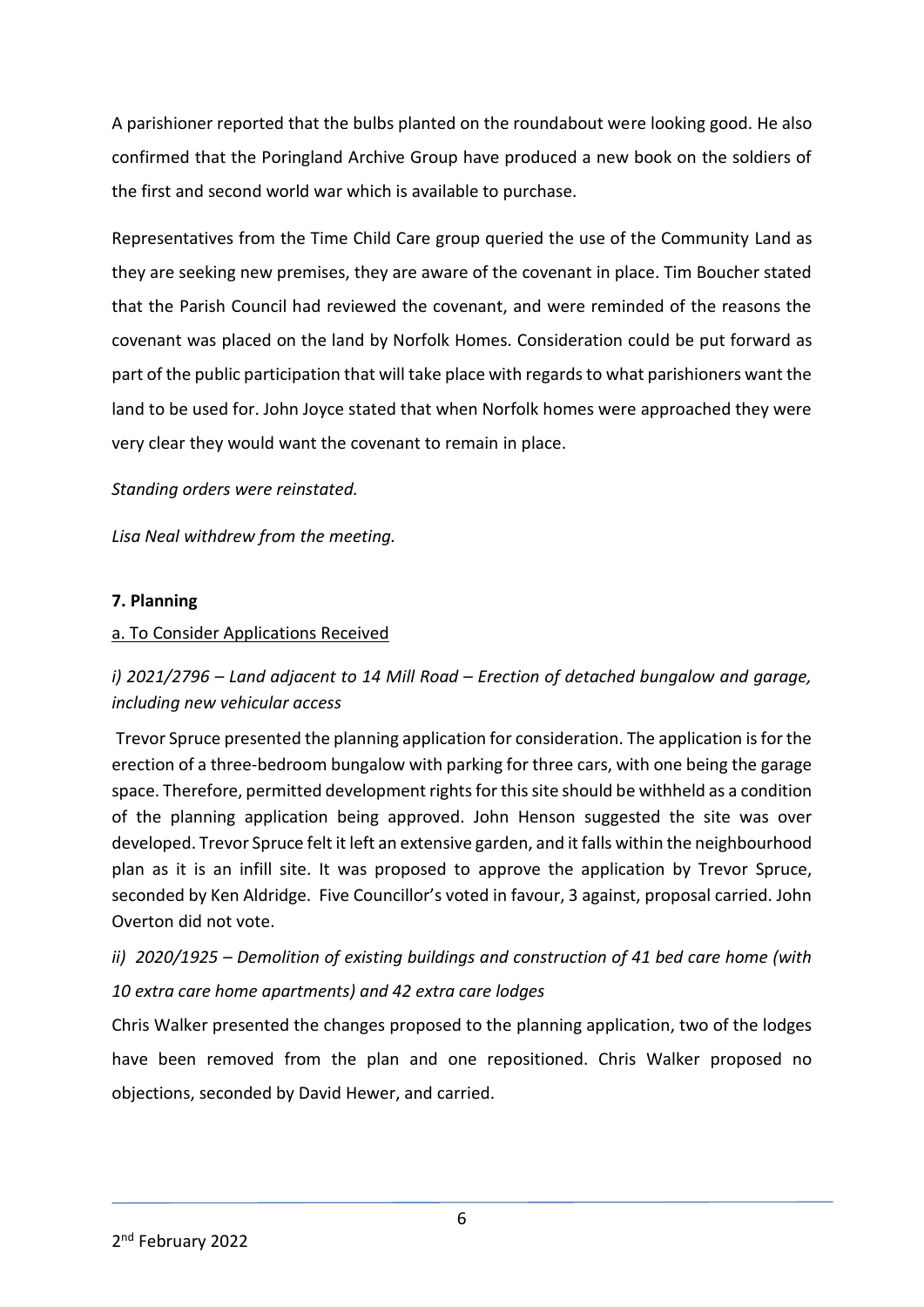# b. To Note Planning Decisions

The following decisions were noted:

# **i) Approval with Conditions**

- a) 2021/2131 Poringland County Primary School Erection of a new stand-alone studio hall
- b) 2021/2457 Community Centre, Overtons Way Cloakroom conversion into breakout office with insertion of new window
- c) 2021/2567 3 Davy Grove Single storey rear extension
- d) 2021/2588 12 Greenacres Drive Proposed single storey rear extension
- e) 2021/2344 17 Saxonfields Oak crown reduction
- f) 2021/2564 42 Rectory Lane Erection of part ground and first floor front, side and rear extensions to convert chalet bungalow

## **ii) Refusal**

None

*Lisa Neal Re-joined the Meeting*

#### **8. Finance**

a) To Receive Receipts, Payments and Bank Reconciliation for December 2021

The receipts, payments and bank reconciliation for December 2021 were noted by council.

*Trevor Spruce and Carl Pitelen left the room.*

#### b) Accounts for Payment

#### *i) To Agree Accounts for Payment*

The following payments were agreed after a proposal by Chris Walker and a second from David Hewer.

| Payee                                                               | <b>Description</b>       | Amount     |
|---------------------------------------------------------------------|--------------------------|------------|
| Staff Salaries and other Contractual Employment Payments (including |                          | £14,109.98 |
| payments to HMRC and Pension Funds)                                 |                          |            |
| <b>Norse</b>                                                        | <b>ID Badges</b>         | £4.80      |
| <b>Norfolk Copiers</b>                                              | <b>General Printing</b>  | £268.66    |
| Microshade                                                          | Hosted IT                | £270.00    |
| Personnel Advice & Solutions                                        | <b>Professional Fees</b> | £120.00    |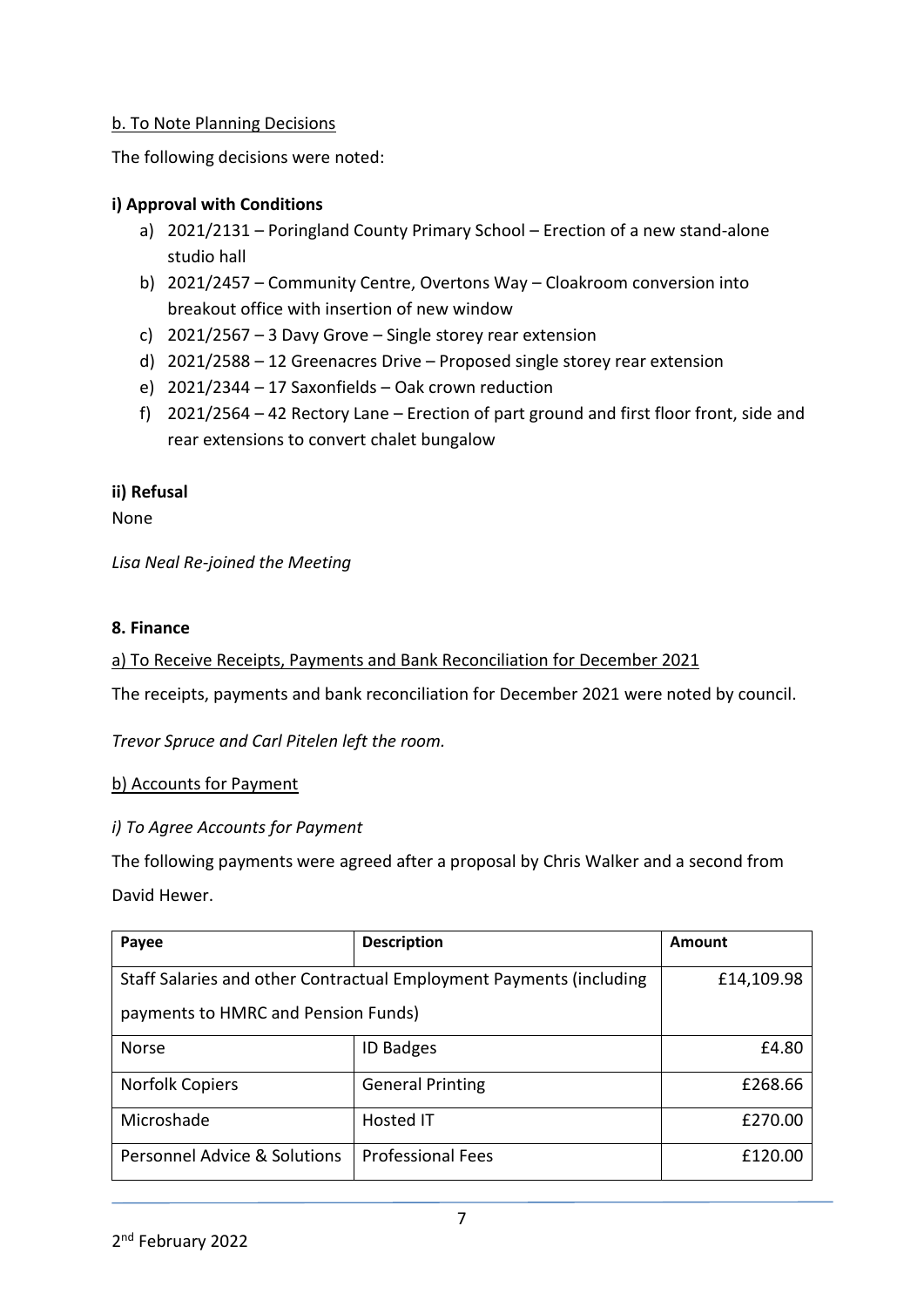| Payee                          | <b>Description</b>               | <b>Amount</b> |
|--------------------------------|----------------------------------|---------------|
| <b>CLR Law</b>                 | <b>Professional Fees</b>         | £420.00       |
| <b>N&amp;G Heating Ltd</b>     | Gas Service - Pavilion/C. Centre | £228.60       |
| Anglia Drainage                | <b>CCTV Drain Survey</b>         | £570.00       |
| <b>RWB Electrical Services</b> | Light Switch Repair              | £78.00        |
| Garden Guardian                | <b>Grounds Maintenance</b>       | £478.00       |
| <b>Yare Shipping</b>           | Café Consumables                 | £514.38       |
| <b>Amazon For Business</b>     | Café Consumables/Stationery      | £31.45        |
| Parish Land Surveys            | <b>Topographical Survey</b>      | £960.00       |
| The Play Inspection Company    | Playground Inspections           | £270.00       |
| <b>BT</b>                      | Landline, Broadband & Mobiles    | £142.08       |
| <b>ESPO</b>                    | <b>Community Centre Gas</b>      | £282.98       |
| Veolia                         | <b>Waste Removal</b>             | £89.77        |
| <b>Hall Hirer</b>              | Damage Deposit Return            | £60.00        |
| Unity Multipay Card            | Café Stock and Maintenance       | £217.36       |
| Petty Cash                     | Café Stock and Christmas Event   | £76.81        |
|                                | <b>TOTAL</b>                     | £19,192.87    |

*ii) To Agree Accounts for Payment (Councillors with Pecuniary Interests)*

Chris Walker proposed that the following accounts should be paid, seconded by Tim Boucher, and carried.

| Payee             | <b>Description</b>         | Amount  |
|-------------------|----------------------------|---------|
| Spruce Landscapes | <b>Grounds Maintenance</b> | £700.00 |
| Carl Pitelen      | Expenses – Post Mix        | £27.96  |
|                   | <b>TOTAL</b>               | £727.96 |

*Carl Pitelen Returned to the Meeting.*

c) To Agree Replacement of 8 Fan Scrolls on the Community Centre's Air Conditioning unit Following the annual maintenance of the air conditioning it was recommended to replace 8 fan scrolls, this discussion was postponed until the next meeting to give the Assistant Clerk time to query it further.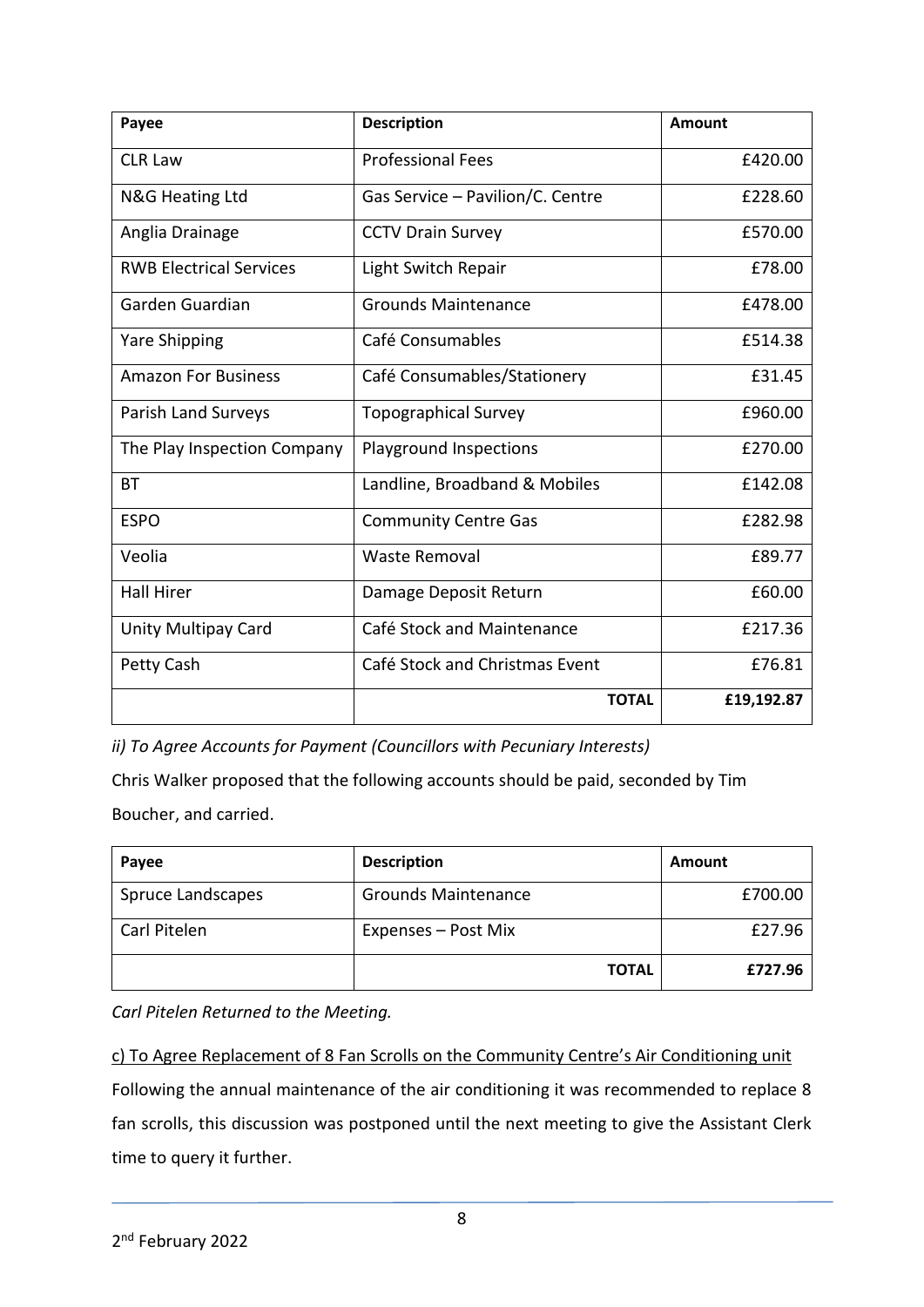# d) To Agree Tree Works To Be Undertaken at Poringland Cemetery

Urgent tree work is required at the cemetery; the tree warden was also consulted. David Hewer attempted to obtain four quotations for the work, he received two back. It was proposed by David Hewer to accept the quotation provided by Scott Raney for £2,250, seconded by John Henson, and carried.

*Trevor Spruce Returned to the Meeting.*

d) To Consider a Request for Financial Support from Norfolk Citizens Advice

A donation of £100 was proposed by Chris Walker, seconded by Trevor Spruce, and carried.

Chris Walker confirmed the next Finance and Governance Advisory Group due to be held on Wednesday 9<sup>th</sup> February 2022 was cancelled.

## **9. To Appoint the Council's Responsible Financial Officer and Data Protection Officer**

It was agreed to appoint Lisa Callow, Assistant Clerk, as the Responsible Financial Officer and Data Protection Officer. Proposed by John Henson, seconded by David Hewer, and carried.

#### **10. Events**

## a) To Receive a Report regarding the Queen's Jubilee Celebrations

The Events and Bookings Officer, Sarah Acklam, provided an update regarding the options available for the Queen's Jubilee. The Council agreed they would like to host an event, with the Saturday being the favoured day. It was agreed a Working Party would be put in place along with members from Framlingham Earl Parish Council. Representatives from Poringland Council will include Sarah Acklam, Tim Boucher, Sean Curtis, Chris Walker, Carl Pitelen, and David Hewer.

It was agreed a proposal and budget will be presented at the next Parish Council meeting.

## b) To Consider a Plan of Action for the 2022 Fireworks Event

It was agreed that the 2022 fireworks event would be held on Saturday 5<sup>th</sup> November, Sarah Acklam advised that she will not be available to manage this event on the day therefore, someone will need to take responsibility for this. It was agreed to seek three quotations for the fireworks display.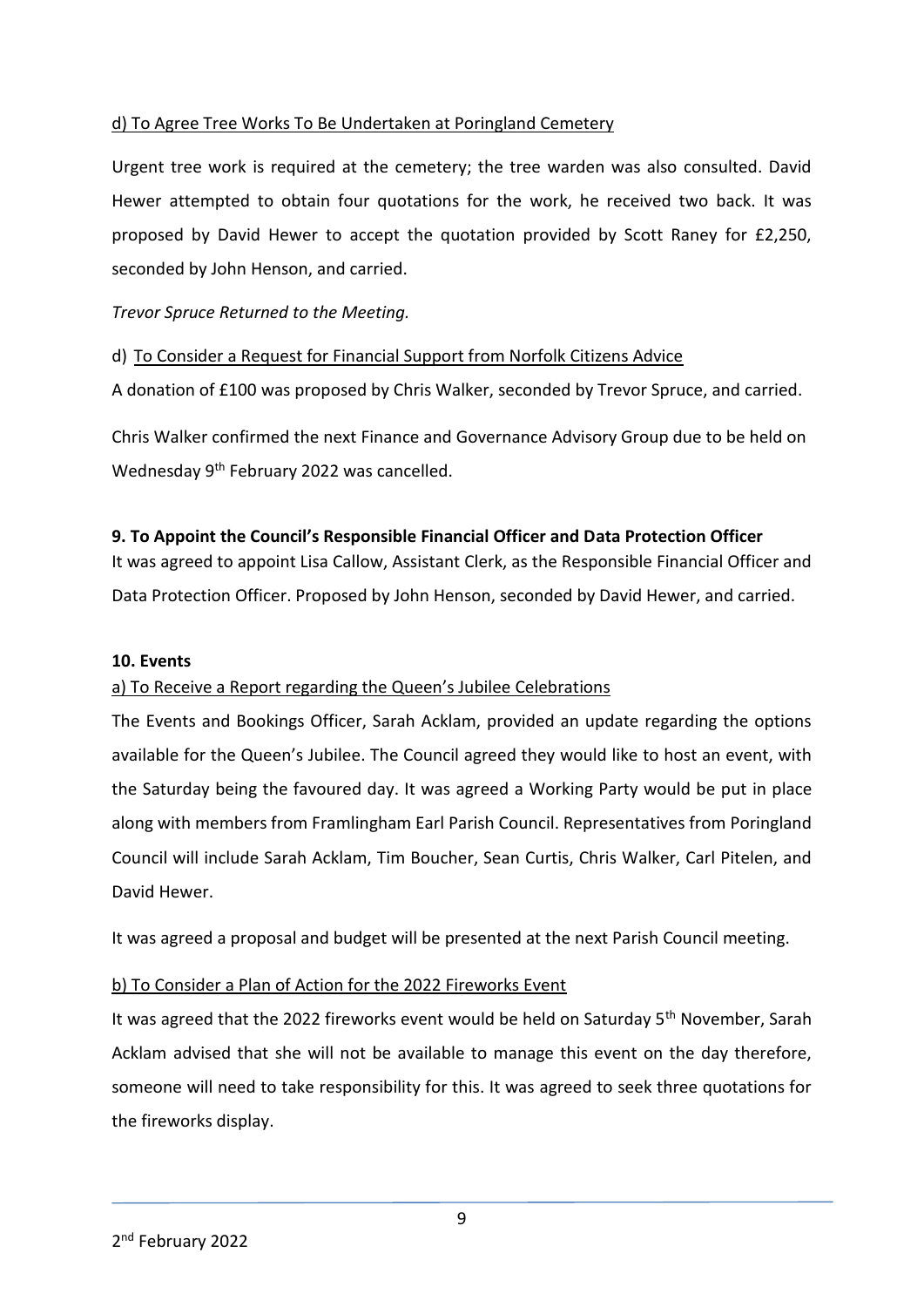# **11. To Receive Updates and Consider Recommendations from Advisory Groups**

a) Community Land Project Group

- Tim Boucher confirmed that Parish Land Surveys had visited the community land site to mark out the boundary on the new land. John Joyce has taken photos of the red flag markings.
- Trevor Spruce and Carl Pitelen have offered to complete the culvert fencing work with any material costs being covered by the Parish Council.
- Carl Pitelen had received an offer for the 4 meadows on the Community Land to be topped at a cost of £50 per hour. It was agreed that Carl should follow this up as the work is urgent, provided the total cost does not exceed £500. He has also arranged to meet with Scott Raney to obtain a quote for cutting back the brambles, and tidying the hedgerows. Once received this will be discussed at the Amenities Advisory Group meeting.
- South Norfolk Council are putting together a £1m project fund for which Parish Councils can submit an application. Lisa Neal confirmed she has spoken to the Leader of South Norfolk District Council who is aware we are interested in making an application.
- There are a number of dead bows in the trees located on the Community Land and Mulberry Park, it was recommended that these should be removed as they are a safety issue. It was agreed the Responsible Financial Officer could use her delegated authority to authorise the quotation for this work.
- In light of the tree work being undertaken by the Council Carl Pitelen suggested we request any branches removed to be chipped and spread across the footpaths on the community woodland. Everyone was in agreement.

Chris Walker proposed the Council accepted the update and recommendations put forward by the Community Land Project Group, seconded by John Henson, and carried.

# **12. To Receive Proposal to Close the Meeting for Items 13 Under Section 1 Para 2 of the Public Bodies (Admissions to Meetings) Act 1960 due to the Commercial Sensitivity of the Item**

It was agreed to close the meeting to the press and public, proposed John Joyce, and seconded by Tim Boucher.

## *The Public Left the Meeting*

# **13. To Agree Appointment of Lead/Consultant/Architect for the Community Land Project**

Tim Boucher declared that he had worked with a number of the Architect tender applicants, however everyone agreed that there were no pecuniary interested to be declared. The